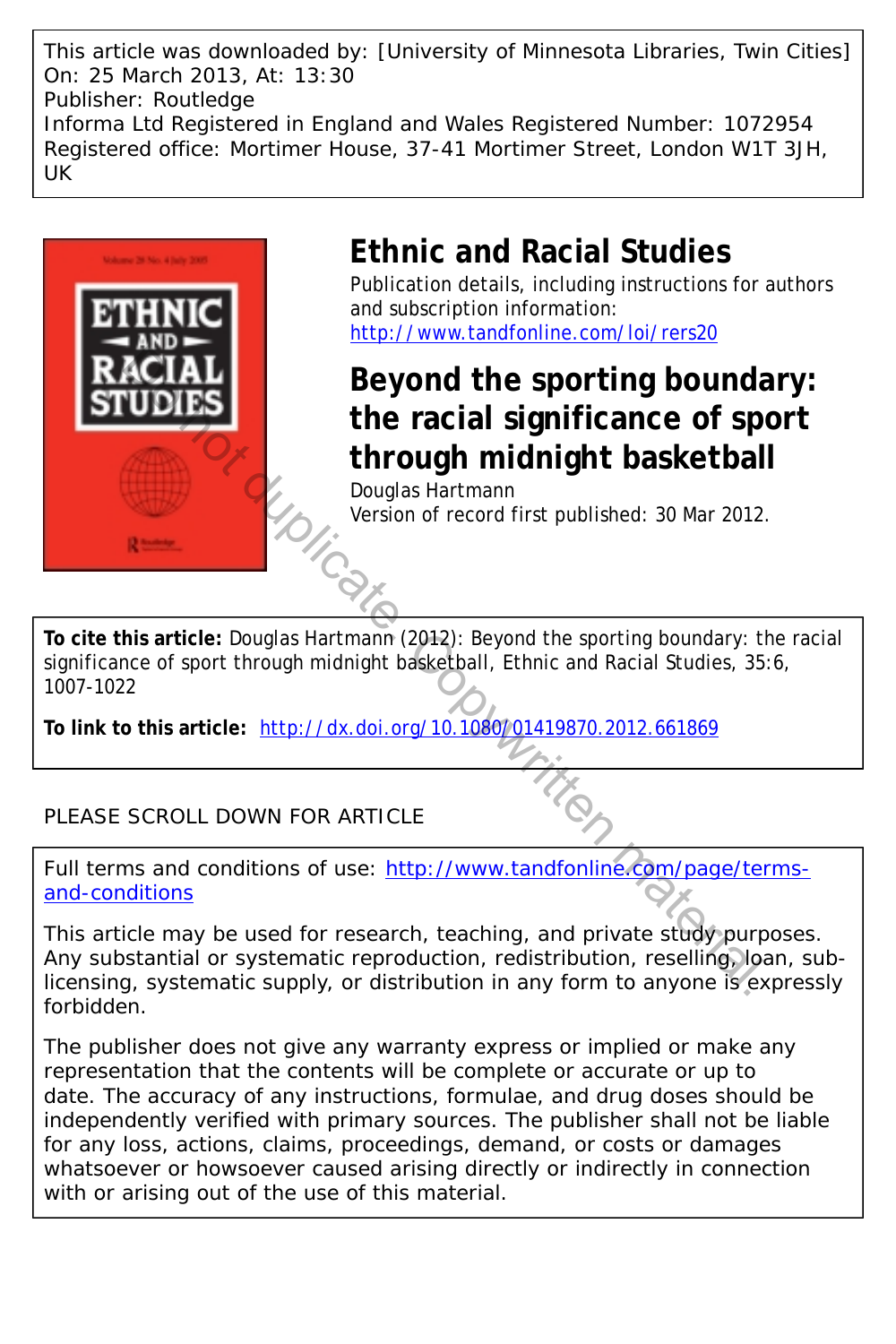# Beyond the sporting boundary: the racial significance of sport through midnight basketball

Douglas Hartmann

(First submission September 2010; First published April 2012)

#### Abstract

Sport is among the most potent institutions in the production, maintenance and contestation of race in the modern world. The last decade has witnessed a significant increase of sport-based research on the cutting edge of theorizing race and racism in the post-civil rights, postcolonial era. Nonetheless, the study of sport has yet to be seriously engaged by mainstream social scientists. This paper argues that sport scholars need to better demonstrate the powerful, even irreducible racial significance of sport in politics, public policy and popular culture. This argument is illustrated and elaborated with findings from an ongoing, multifaceted research project on midnight basketball in the USA. Key points include: the complexity of racial imagery in and around sport; sport's legitimating functions for racialized neo-liberalism; and the impact of sport and race politics on federal crime policy. Revealed throughout is a more sophisticated understanding of the centrality and complexity of contemporary racial formations. **Sughts Hartmann**<br>
Sughter State Theorem September 2010; First published April 2012)<br>
Stract<br>
Stract<br>
Stract<br>
Stract<br>
manitenance and comessition of race in the modern world. The last<br>
decade has witnessed a significant in

Keywords: Sport(s); race; culture; politics; public policy; neo-liberalism.

#### Introduction

For those who study and work in the area, there is little doubt that sport is one of the most powerful and important institutions in the production, legitimation and (at least potentially) contestation of contemporary racial formations. There are three primary reasons for this. One has to do with the cultural popularity of sport itself. The sporting world boasts several of the largest and most passionately followed international events in the world (the summer Olympic

 $\circ$  2012 Taylor & Francis ISSN 0141-9870 print/1466-4356 online <http://dx.doi.org/10.1080/01419870.2012.661869>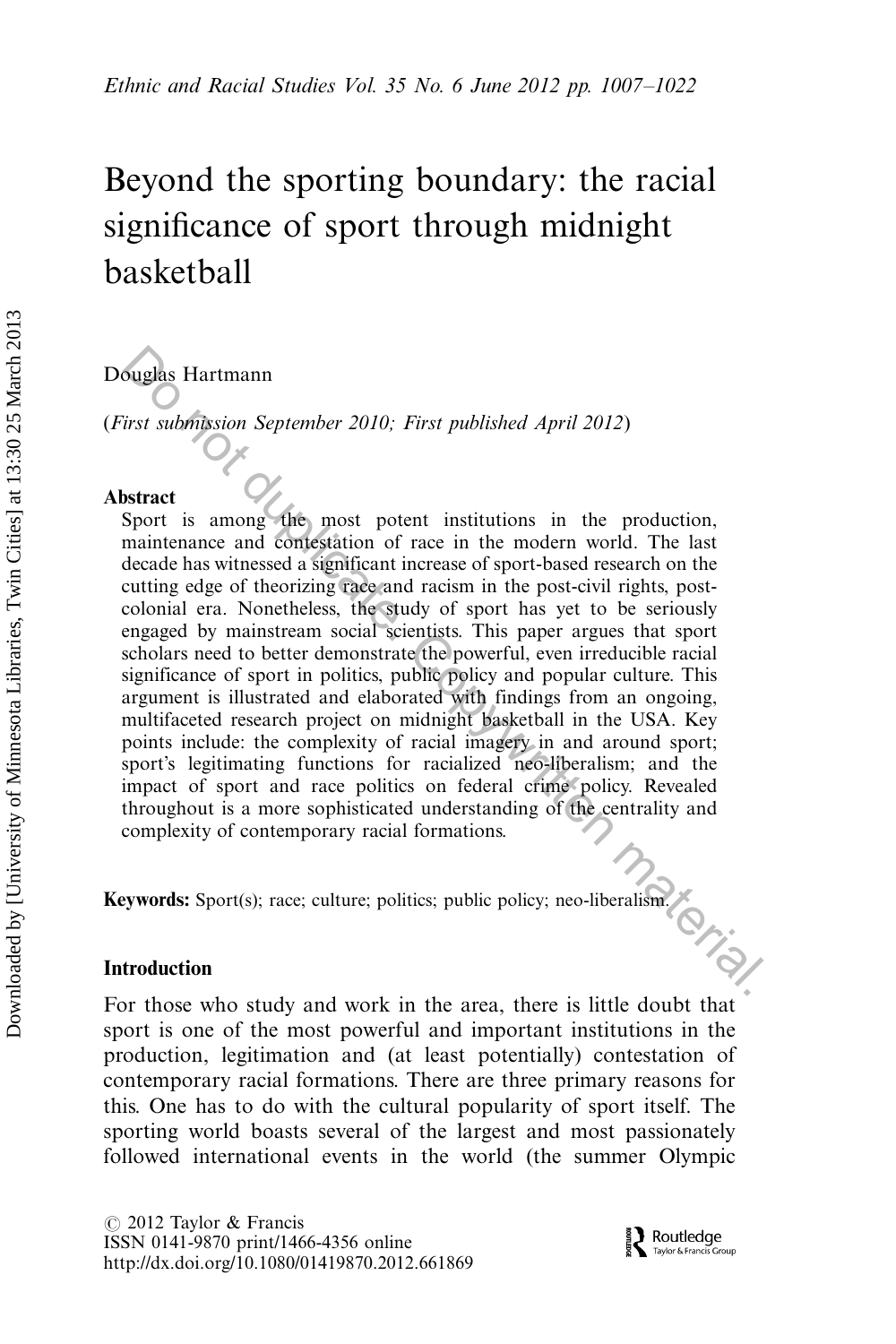Games and the men's Fédération Internationale de Football Association (FIFA) World Cup finals). The sheer number of people who follow sport, not to mention the intensity of their involvement and investment, is almost without compare (Washington and Karen 2001). A second factor involves the unparalleled prominence and prowess of people of colour in the sporting world. At both local and national levels in the USA and all over the globe, sport has stood as a leading arena of opportunity, mobility and accomplishment for ethnic and racial minorities for the better part of a century. And then, finally, there is the way in which sport's emphasis on the virtues of competition, meritocracy and fair play seems to parallel and model liberal democratic visions of social justice and cross-cultural understanding (see Hartmann 2003a, especially pp.  $60-92$ ).

The sporting establishment often pats itself on the back for these characteristics and contributions, seeing athletics as an avenue of equal opportunity and a leader in the struggle for civil rights, human rights and racial justice. Sport scholars, however, have long tended to be more critical – emphasizing, instead, the persistence of certain forms of racism and discrimination in the field, the ways in which racial stereotypes are reproduced in and through sports consumption, and how the racial accomplishments of the sports world can serve to rationalize existing racial formations (for a discussion, see Hartmann 2000). Furthermore, the past ten to fifteen years have witnessed the emergence of a vibrant, new scholarly literature on race and sport. This body of work has been informed by and contributed to some of the most cutting-edge, critical theoretical work in ethnic and racial studies: in analysing how ideologies of race and racism itself are made in the popular imagination (see e.g. Cole and Andrews 1996; St Louis 2003); in understanding the power, pervasiveness and complexity of racial formations in the contemporary post-civil rights, post-colonial era (Boyd 2003; Carrington 2010); and in exploring innovative concepts such as colour blindness (Leonard 2004), blackness theory (Andrews 1996; Leonard forthcoming) and critical whiteness studies (King et al. 2007). competition, meritorary and rain-spots competition, meritorary and fair play seems to parallel and moleculate the competition, meritorary and fair play seems to parallel and moleculate and consequence of social justice and

In spite of these engagements, however, the significance of sport remains unappreciated among most scholars of race and ethnicity. This situation certainly has much to do with the biases that academics and intellectuals have about athletes and athletics. The sporting arena tends to be ignored or dismissed by scholars, the very folks best suited to properly understand its influence and power (a fact that Pierre Bourdieu (1988) used to characterize the challenges of sport scholarship in his famous *Program for a Sociology of Sport*).<sup>1</sup> But this is a two-way street. The relative neglect of sport in ethnic and racial studies also involves the fact that sport researchers have not conclusively and consistently demonstrated that sport is (or at least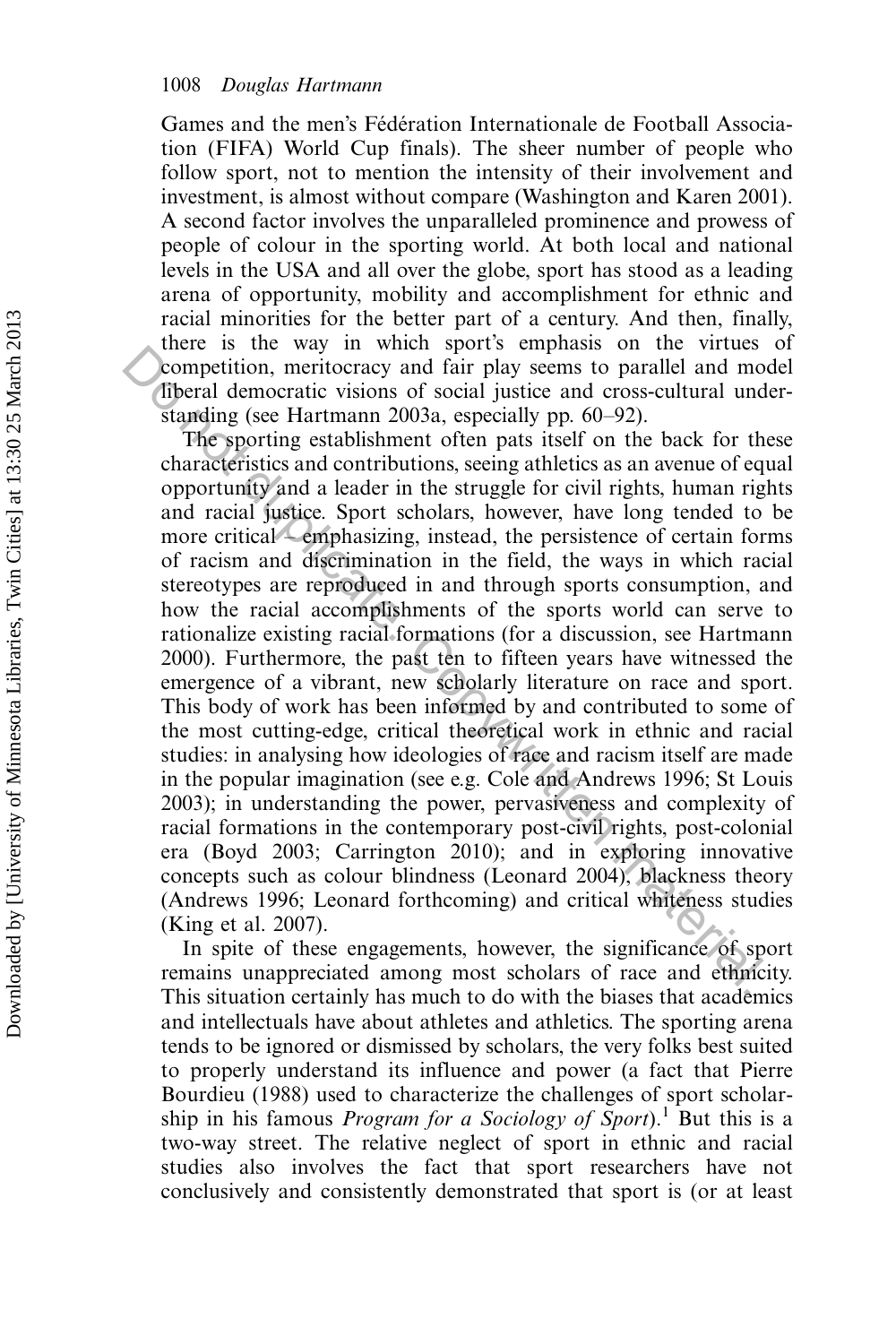can be) a powerful, even irreducible racial force. Too often, in other words, we sport scholars have assumed the broad racial significance of sport *and* that sophisticated, systematic analyses of this form will speak for themselves.<sup>2</sup>

My goal is to address this problem head on. It is, more specifically, to insist that sport scholars must go beyond the sporting boundary and treating sport as a mere microcosm of race, and instead (or, really, in addition) work to establish the power and particular roles of sport as a racial force in the contemporary world. This article will advance this argument by drawing upon research from an ongoing, multimethod study of the racially targeted, late night basketball leagues that dozens of American cities began to organize in the late 1980s for purposes of risk reduction and crime prevention  $-$  the phenomenon that came to be known as 'midnight basketball'.

I have been actively and (more or less) systematically studying midnight basketball for over a decade. With various research collaborators and assistants, I have conducted fieldwork with basketball-based crime prevention initiatives in three major metropolitan areas (Chicago, San Diego and Minneapolis). I have done archival work into the history of midnight basketball's origins and precursors (Hartmann 2001), as well as extensive content analysis of media coverage and commentary in the context of national debates about crime prevention and urban policy (Wheelock and Hartmann 2007). I have been involved in several different efforts to evaluate the effectiveness of these programmes (Hartmann and Wheelock 2002; Hartmann and Depro 2006). Indeed, I have recently finished a booklength synthesis that collects these findings, examines their broader context and significance, and draws out the implications for sportsbased interventions under neo-liberal conditions in the USA. I will not attempt to summarize those arguments and analyses here. Instead, I will simply highlight several overarching findings that speak to the unique racial consequence and potency of sport. It is an exercise that will hopefully demonstrate how attention to the racial functions of sport can yield both a better appreciation of sport as a racial force as well as a more sophisticated understanding of the centrality, complexity and staying power of race and racism in the world today.<sup>3</sup> is any<br>anothed study of the racially targeted, late night basketball leagues that<br> $\chi$  noting the racially targeted, late night basketball leagues that<br> $\chi$ <br>empsoses of risk reduction and crime prevention – the phenomenon

#### Midnight basketball in the USA

The midnight basketball concept was initiated by G. Van Standifer, a retired systems analyst and town manager in Glenarden, Maryland in the late 1980s.<sup>4</sup> Standifer had become convinced that key to the problems of poor, inner-city young men was the absence of safe, constructive activities during what he believed to be the high-crime, late-night hours. His solution was to organize a basketball league that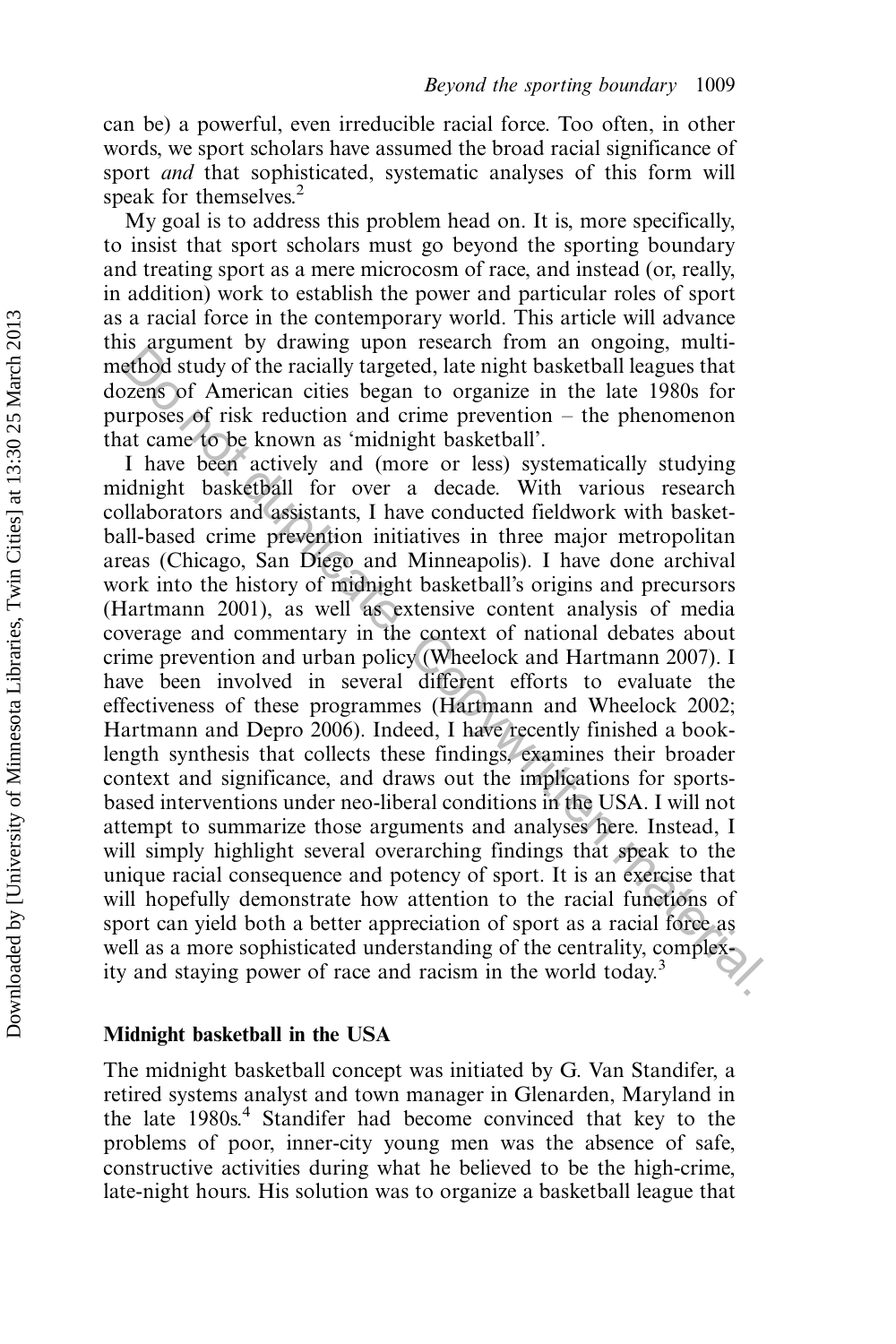would operate in his Washington, DC area community between 10:00 p.m. and 2:00 a.m. Standifer's basketball-based programme was intriguingly simple and inexpensive. It operated only during summer months and had three core components: (1) that the target participant group was young men between the ages of seventeen and twenty-one; (2) no game could begin before 10:00 p.m.; and (3) that two uniformed police officers had to be present and visible at each game. The basic idea was that a sports programme would provide an alternative to the non-productive or even destructive activities of 'the street'.

With statistics and support from local law enforcement, Standifer claimed great success for his programme: a 30 per cent reduction in late-night crime in his community in its first three years of operation. A Maryland County corrections chief, for example, claimed 'I haven't seen a single one of these basketball players back in my jail' since the programme began. After seeing a story about the programme in the New York Times, public housing officials in Chicago began planning a league of their own. It was this league that brought the midnight basketball concept to much broader national attention.

In autumn 1989 the Chicago Housing Authority (CHA) – with a matching grant of \$50,000 from the Department of Housing and Urban Development (HUD) under the direction of Jack Kemp, the former Congressman who had made his reputation as a professional football star and cheerleader for the Reagan administration's supplyside economics – organized leagues in two of its notoriously troubled housing projects (the Rockwell Gardens and the Henry Horner Homes). Within weeks, the Chicago leagues were featured on American Broadcasting Company (ABC)'s Good Morning America, one of National Broadcasting Company (NBC) television's national National Basketball Association (NBA) broadcasts, and in dozens of newspapers and magazines across the country. On the strength of the public support of and widespread attention to the Chicago project, Standifer created Midnight Basketball Leagues, Inc. and began to sanction affiliate programs all over the USA. Within three short years, the organization became the National Association of Midnight Basketball, Inc. and included some 38 official programmes in major metropolitan areas all across the country. Each chapter, according to the parent organization, was a non-profit, community-based organization adhering to formal training, rules, and regulations based upon the original Standifer model. Over the course of the following decade, dozens more communities adopted midnight basketball programmes and hundreds of copycat programmes appeared. Valim statistics and supper from focal faw inforcement, band<br>dianed great states. For however, both control date-night crime in his community in its first three years of operation<br>A Maryland County corrections chief, for e

Racially targeted, sports-based social intervention has a long history in the USA (not to mention elsewhere). It goes back at least to the playground movement of the progressive era  $(1880-1920)$  in which reformers tried to use athletics and physical recreation to socialize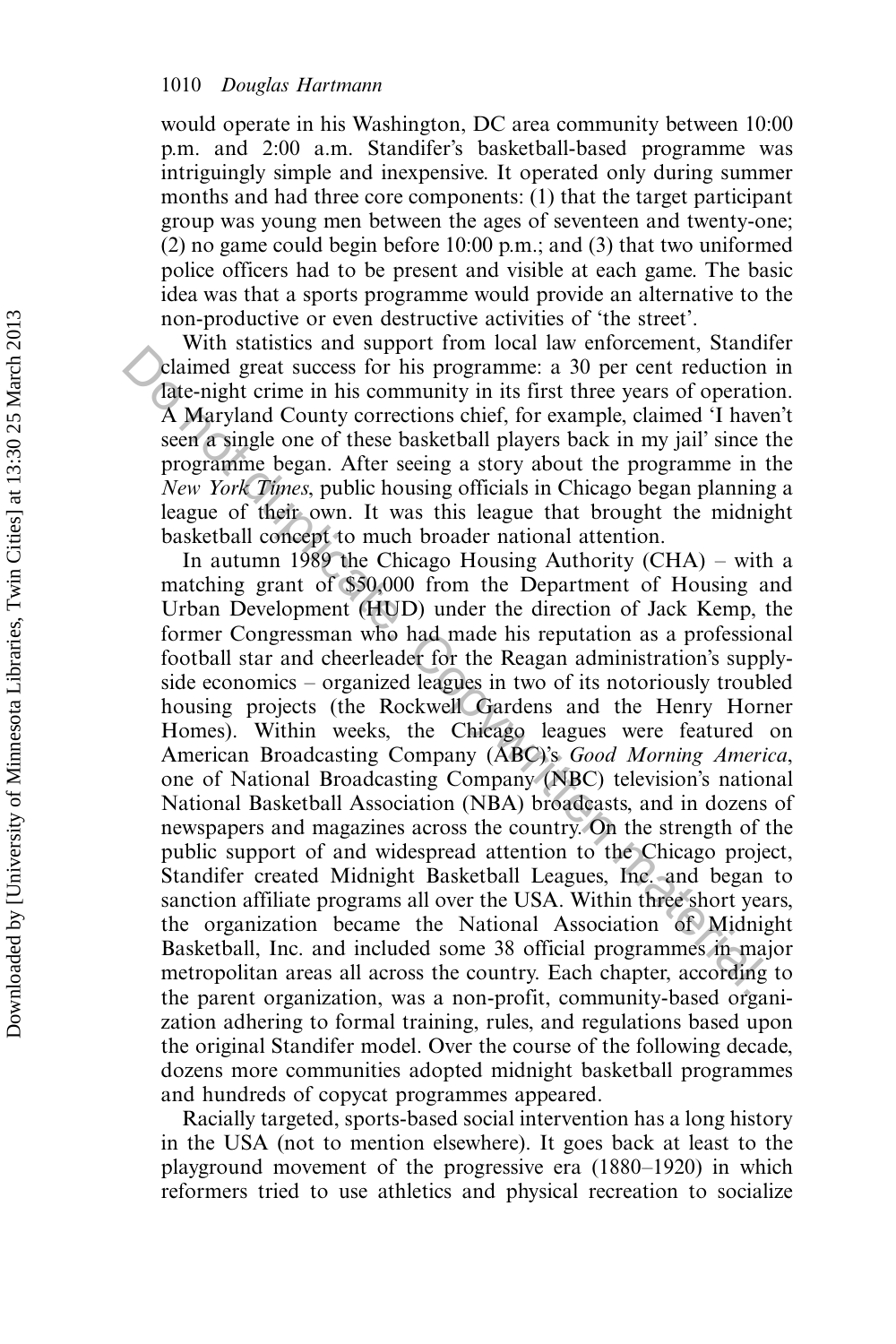poor and working-class immigrant and minority children (cf. Cavallo 1981).<sup>5</sup> There are at least three characteristics of midnight basketball that stand out as historically unique and analytically significant in the context of such traditions. One is its unique funding structure and organizational model. Not only were midnight basketball programmes inexpensive relative to other social programmes, they were typically supported and administrated through public-private partnerships of one sort or another. In Maryland, it was Standifer working with local recreation and a beer supplier as sponsor. In Chicago, the CHA collaborated with the HUD and a hodgepodge of private supporters. In the programme I observed in San Diego, it was an evangelical Christian group; in Minneapolis, it was the city's Department for Children and Families partnering with entrepreneurial grass-roots community organizers with a background in sports and community work.

A second unique characteristic is the combination of underlying liberal and conservative political ideologies. The former is perhaps most obvious. Midnight basketball played off of sport's traditional claims to being an avenue of mobility and opportunity for people of colour as well as a long-standing history of social development through self-discipline, character-building and empowerment. To that idealist orientation, midnight basketball added a more conservative element as well, one that was less interested in development than in controlling and/or containing populations that were seen as either 'at-risk' or socially disruptive (for related analyses, see Hargreaves 1986, pp. 187–97; Coakley 2002; Carrington and McDonald 2008). While much is noteworthy about this unique combination of ideologies (including its broad-based consensus about the dangers of young urban black men), this unique synthesis of liberal and conservative ideas about risk and risk prevention made midnight basketball not just palpable but popular across a wide spectrum of political orientations and interests. doconate with the Copyrole of the programme I observed in San Diego, it was an evappelical<br>tristfan group; in Minneapolis, it was the city's Department for<br>inferred and Families partnering with entrepreneurial grass-roots<br>

The third distinctive feature about midnight basketball was its popularity with political leaders, policy makers, sports providers and the general public. Widely recognized as an exciting and cost-effective policy innovation, midnight basketball received attention and accolades far beyond its actual programmatic scope, level of funding or even record of proven effectiveness. Precisely because of this, sport scholars Robert Pitter and David Andrews (1997) described midnight basketball as the 'catalyst and template' for the whole 'social problems industry' (p. 93) that emerged in American sport provision in the 1990s.

More could and should be said about these unique qualities and characteristics, especially with respect to how they have been implemented and adapted in other parts of the world (see Hartmann and Tang unpublished). In this piece, however, I want to develop the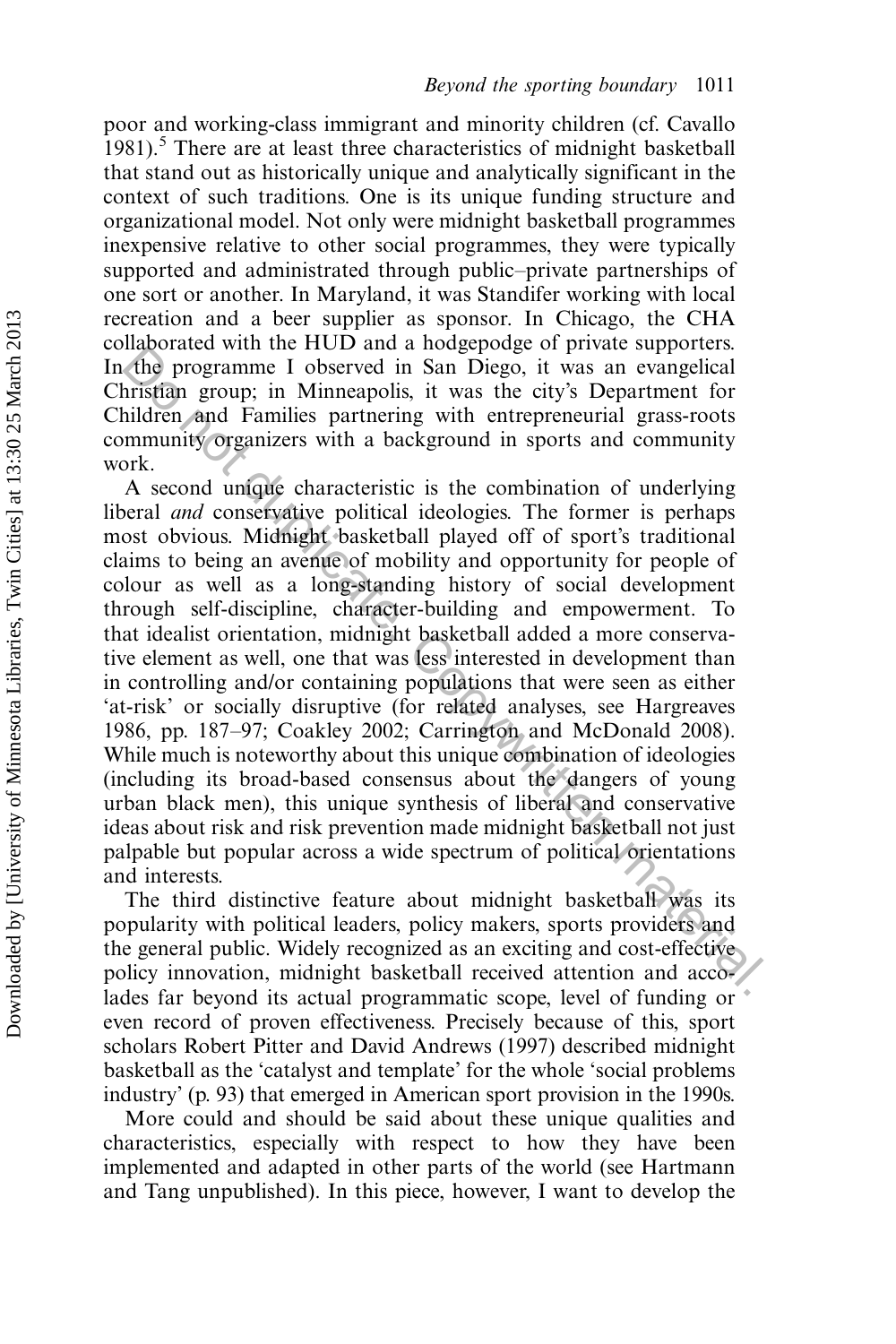#### 1012 Douglas Hartmann

claim that midnight basketball played a significant if often overlooked role in racial politics, policies and representations all across the USA. In the following sections I highlight several specific phenomena that speak to the more general, independent racial force of sport. These include: (1) how the programme was predicated upon and thus reproductive of deeply rooted stereotypes about African American men; (2) the broad legitimation functions of midnight basketball as revealed in publicity and media coverage; and (3) the direct impact the programme  $-$  or more precisely, debates about the programme  $-$  had on the landmark American crime bill legislation of 1994.

#### Racial imagery and policy innovation

Although the race of the targeted participants was almost never mentioned explicitly in programme literature or press coverage, there was never any doubt that midnight basketball was designed to appeal to young, inner-city African American men. In previous articles and book chapters I have discussed the deep connections between blackness and basketball in American culture as well as the racially coded ways in which midnight basketball was talked about and the visuals used to depict the program (Wheelock and Hartmann 2007). Here, I want to highlight a more basic and fundamental point: the particular character and complexity of the racial imagery underlying midnight basketball as a policy innovation. **Compare the summarise of the summarises** and policy innovation<br> **Although** the race of the targeted participants was almost ne<br>
mentioned explicitly in programme literature or press coverage, the<br>
was never any doubt that

The idea that having young black men throw balls at metal hoops would reduce crime draws together two of the most prominent images/ representations of African American men in contemporary American culture: namely, that they are either superstar athletes or, alternatively, super-predator criminals (or would-be criminals). Indeed, the fundamental premise of midnight basketball  $-$  that having black men play basketball late at night will be a deterrent to crime and perhaps even a step towards more constructive alternatives  $-$  not only plays off of both the positive and the negative stereotypes of African American men, it actually puts the valorized images linking black men and sport in service of addressing the perceived pathologies and dysfunctions.

These connections are neither incidental nor insignificant. Indeed, the linkages between the ostensibly positive images of African American male athletes and perceptions of African American males as pathological criminals or deviants have been the focus of recent sport research. Some scholars have focused on the marketing of 'deviant' or somehow subversive African American athletes such as Charles Barkley, Dennis Rodman, Mike Tyson, or later Allen Iverson (cf. LaFrance and Rail 2001; Cashmore 2005) or an entire league like the NBA (Hughes 2004; Andrews and Silk 2010; Leonard forthcoming), or the phenomenal success of the Public Broadcasting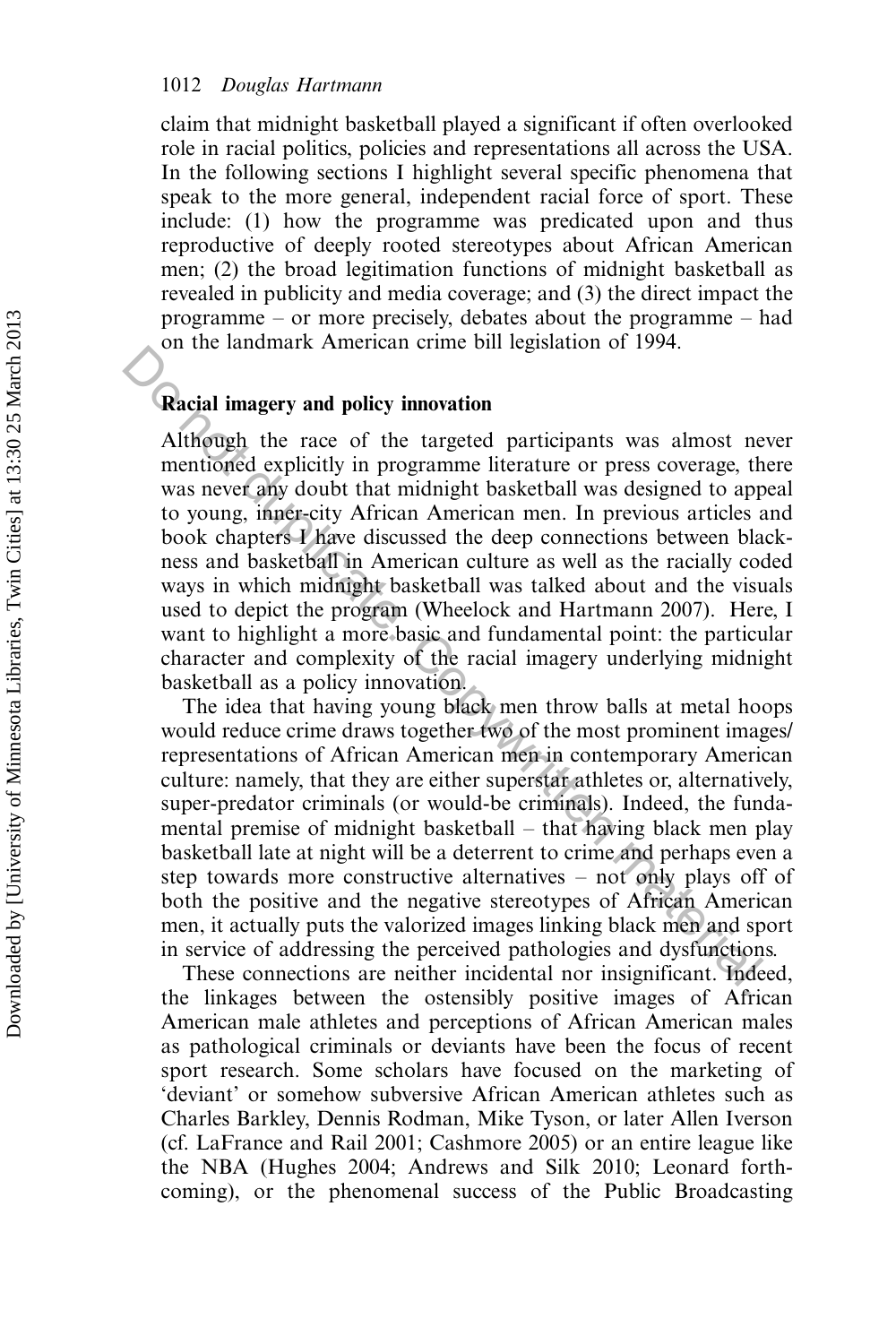Service (PBS) documentary *Hoop Dreams* (Cole and King 1998). Others demonstrated how quickly and decisively the discourse about star African American athletes such as Michael Jordan, Magic Johnson or Kobe Bryant shifted from celebration to condemnation once certain problematic aspects of their personal live emerged gambling for Jordan (Andrews 1996); HIV infection for Johnson (Cole and Denny 1994); and charges of sexual assault for Bryant (Leonard 2004). Still others explored the public obsession with allegations of violence and delinquency among athletes (Benedict 1997; Lapchick 2000), or the policing of racially marked behaviours such as end zone dances in athletic arenas themselves, and the concomitant establishment of formal codes of conduct and sportsmanship (Andrews 1998). Perhaps the best extended treatment of the cultural dyad that links the fear of black violence and social disorder with our fascination with African American male athleticism can be found in Cole's (1996) analysis of how Nike used the images of innercity dissolution and the icon of Michael Jordan to launch a social movement and advertising campaign advocating for athletic activities for inner-city communities (for an overview, see Hartmann 2001, pp.  $361-5$ ).

In midnight basketball, we see a similar structuring cultural logic. The incongruous, seemingly opposed positive and problematic images of African American men are actually linked, rooted in and thus reproductive of stereotypical perceptions of the differences (and pathologies) of black culture and family life where crime represented the capitulation to these risks and dangers, while sports embodied its most visible, socially sanctioned alternative. As with the best of recent sports-based scholarship on the topic, this understanding of midnight basketball helps us better appreciate the power and complexity of racial imagery in the contemporary, post-civil rights moment. We see, more precisely, how racial ideologies and indeed racism itself are not only the result of prejudice, bias, fear, subjugation and surveillance (as traditional social science would have it), but also constructed in and through images that would otherwise appear to be productive, pleasurable or even progressive. pleasurable or even progressive. 26. Explora 2000, or in policing of radial marked current and the production and the meaning mathed are and the meaning of a conduct and sports-<br>Itural dyad that links the fear of black victoince and social the itural dya

#### Publicity and legitimation

A second and (for my purposes) more fundamental point about the racial significance of midnight basketball has to do with the broader symbolic functions the programmes served, or were intended to serve. Midnight basketball programmes were used by political elites at both national and local levels to publicize and promote their policy reforms, programme initiatives and general, overarching approaches to government intervention. There is, really, no better example of this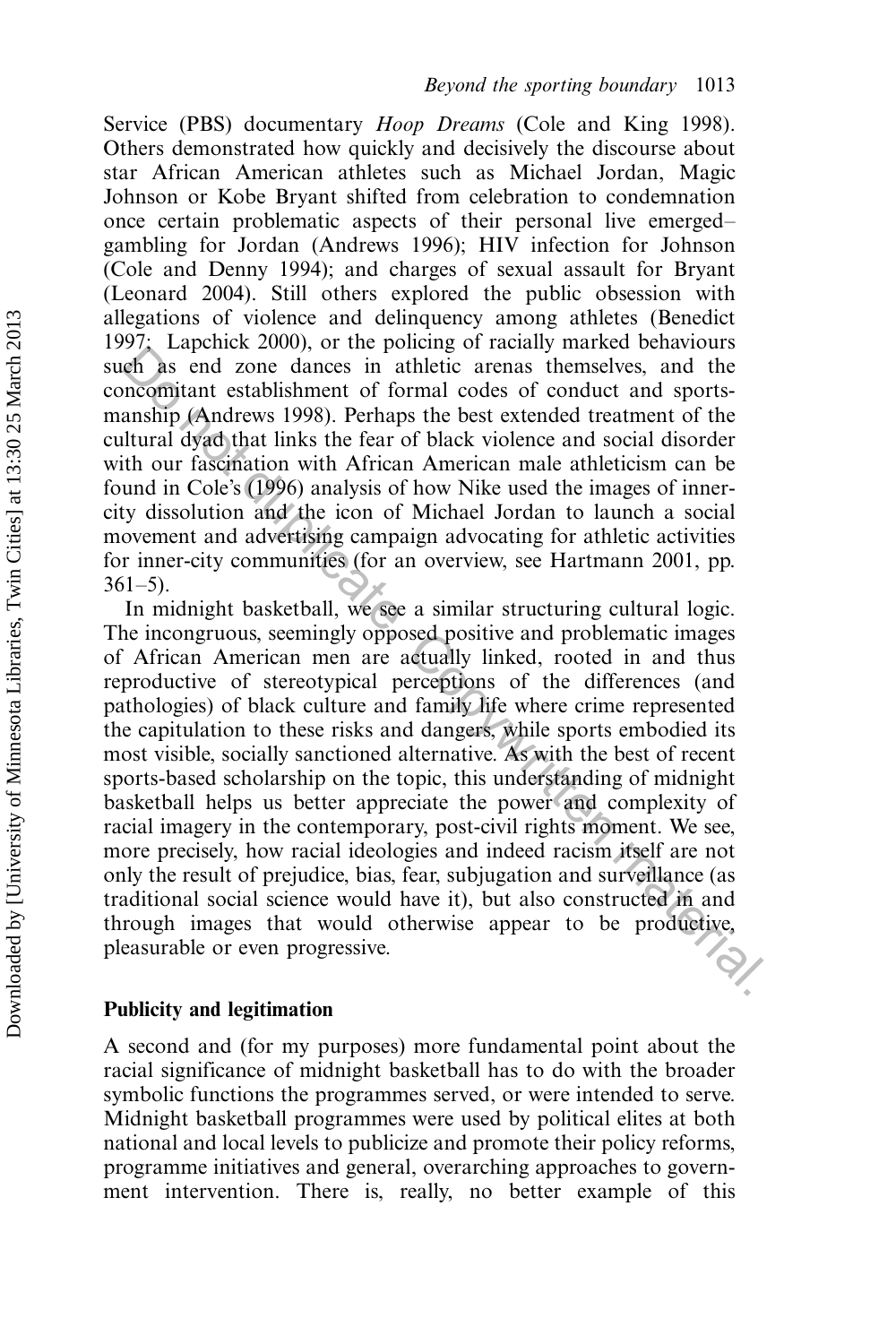phenomenon than the first President Bush's enthusiastic embrace of midnight basketball. I have already shown how HUD-supported midnight basketball programmes were written up in dozens of stories nationwide and featured in other national media outlets. The programme proved so appealing to Bush and his administration that in the spring of 1991 the President proclaimed Standifer and his programme one of his official 'thousand points of light' (number 124), eventually making the programme of one of the three highlighted in national publicity campaigns and including start-up grants for latenight basketball leagues in the Cranston-Gonzalez National Affordable Housing Act passed in the final year of the Bush Presidency.

This pattern of promotion was exhibited in every locale in which I have seen midnight basketball instituted. In Chicago, for example, where midnight basketball first went national, the programme was championed by a newly appointed housing official with designs on completely revamping the city's notorious public housing projects (and fuelling his own, larger political ambitions). In Minneapolis, programme officials, who had no interest whatsoever in basketball or any other athletic activity, explained their support of midnight basketball from a variety of urban initiatives as resulting primarily because the leagues received more positive publicity than all of the other dozen or so initiatives sponsored by the new Mayor's office the previous summer. (The other reason was because no other programme was as successful at recruiting and retaining the target population of young, at-risk men of colour.) Mant casecous an extension of container and container and container and comparation based in the final year of the Bush Presidency. This pattern of promotion was exhibited in every locale in which where midnight basketball

Focusing media attention on midnight basketball served several important functions. First and most basically, midnight basketball was used by public officials  $-$  often not so much those who ran the programmes as those who funded them or helped cobble together the resources to make them a reality  $-$  as a public demonstration of their concern for the social needs of cities and for those in urban areas. These programmes were great publicity devices both because the midnight basketball innovation was intuitively appealing to many people, and because of the positive energy and goodwill associated with sports in general. Also, in contrast with other, more punitive urban programmes and expenditures (more policing, for example, or funding for more prisons), midnight basketball had that more constructive, developmentoriented dimension so that it appeared to serve and perhaps even empower young people. Midnight basketball, in short, was not just reactive, it was also proactive. This 'positive publicity' applied to both a general voting public as well as members of the specific urban communities targeted and served by midnight basketball.

The publicity accorded to midnight basketball programmes also pulled attention away from the deeper, more fundamental transformation of urban policy and social programmes of the period. The late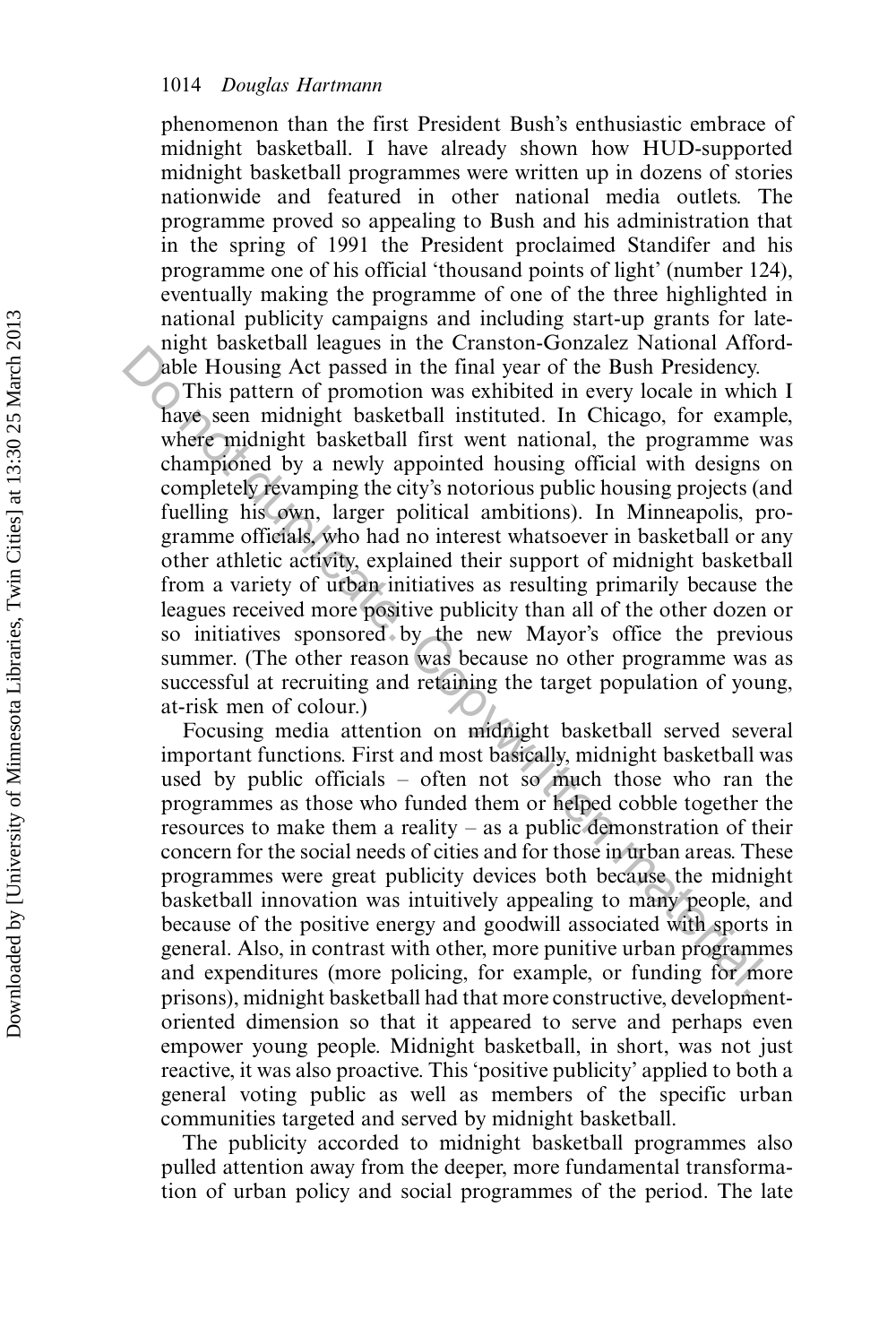1980s and early 1990s were, after all, an era marked by tremendous cutbacks in and reorganization of programmes for the poor and powerless, including especially with respect to shifting responsibility away from the state to local, non-profit organizations in metropolitan areas and serving communities of colour (Beckett and Western 2001; Brenner and Theodore 2002; Wacquant 2008). Having midnight basketball leagues to hold up and highlight  $-$  especially with the limited funding they required and the private, non-profit administrative structure they typically operated under  $-$  allowed leaders to divert attention from these neoliberal transformations (cf. Harvey 2005) and focus instead on exciting and seemingly cost-effective ways to address urban problems and 'serve' impoverished and disempowered communities. Midnight basketball accomplished these symbolic ends in a way that made its racialized underpinnings  $-$  as well as those of neoliberalism more generally (Goldberg 2008; see also Soss, Fording et al.  $2008$ ; Soss, Sanford et al.  $2009$ ) – obvious without being blatant, easy to see yet also not hard to avoid talking about.

Cheap, innovative, privately based and carefully targeted – midnight basketball did not just parallel neoliberal ideologies and realities in the USA; it was a near perfect model of them, a template that was almost ideal-typical on all of the key dimensions that defined neoliberal social policy. All of which is to say, that at both local and national levels, the publicity surrounding midnight basketball served to establish the legitimacy and necessity of neoliberal approaches to crime, welfare and urban policy in an era of reformulation and retrenchment.

The extent to which various programme funders, operators and supporters were self-conscious about using midnight basketball to legitimate racialized neoliberal principles and policies in particular is difficult to gauge. However, analyses of media coverage and commentary in these sites make manifest that these effects were achieved. What is even more evident is that midnight basketball was being mobilized for general political purposes. In this regard, Bush's successor to the Presidency, Bill Clinton, is, as reported in Wheelock and Hartmann (2007), another great case study. For actualized not must be incoluted under the section of the section of the most parameteris. Michight basketball accomplished these symbolic ds in a way that made its racialized underpinings – as well as those nonlinear

President Clinton's first public mention of midnight basketball came during his weekly radio address on 16 April 1994 when, after talking about problems of crime, he outlined a plan whereby Housing Secretary (Kemp's successor) Henry Cisneros would be provided with emergency funds for 'enforcement and prevention' in ganginfested public housing in Chicago. As part of this package, the President assured: '... we'll provide more programs like midnight basketball leagues to help our young people say no to gangs and guns and drugs.' Clinton made the racial images and connotations manifest when he spoke about midnight basketball on 17 June 1994 at a housing project in Chicago where he told his predominantly African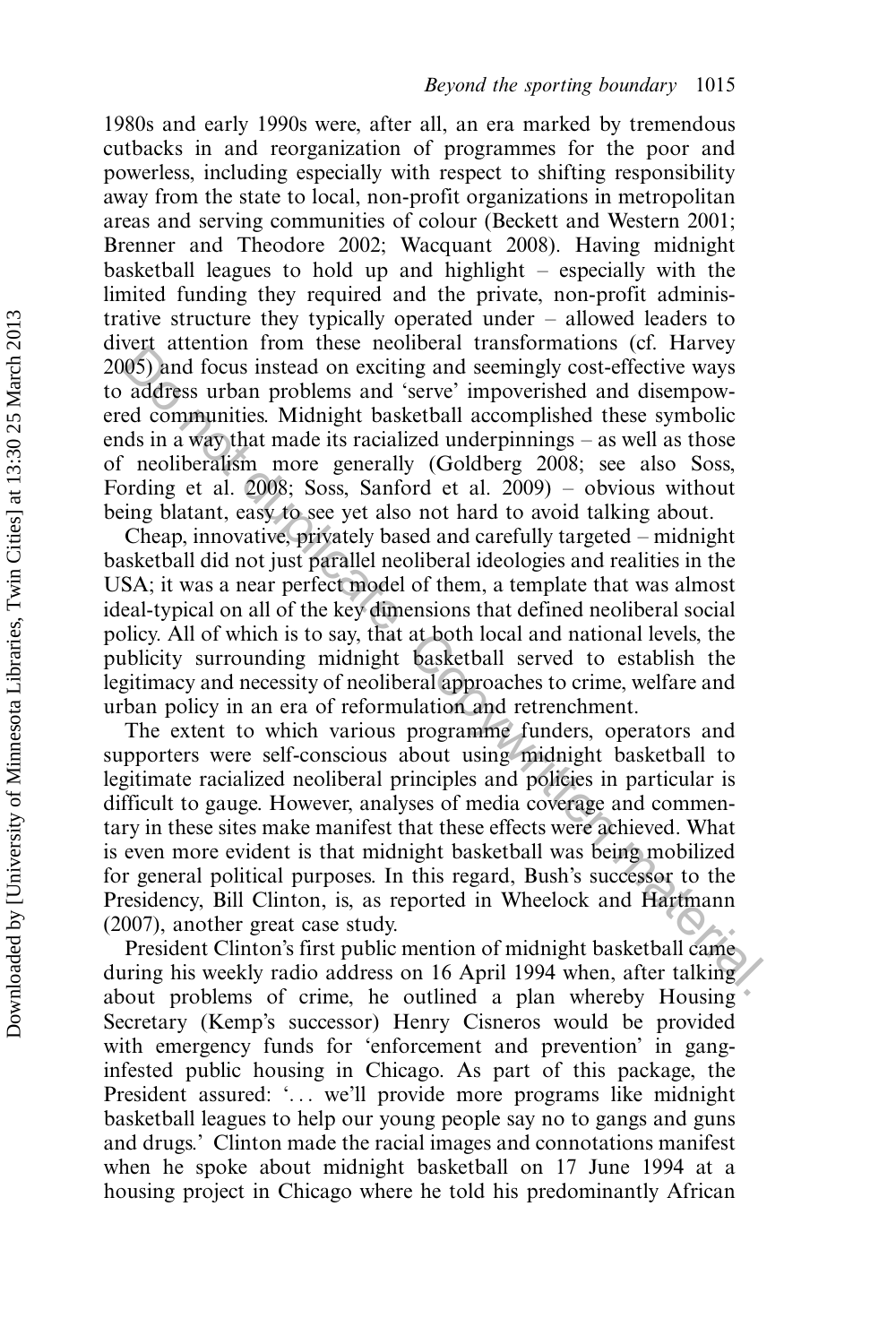American audience that midnight basketball was a programme designed to assist 'people just like you'. A week later, this time at a park in a mostly African American neighborhood in St Louis, Clinton deflected questions about the Racial Justice Act by talking instead about prevention programmes such as midnight basketball. Finally, the President gave one of his most emphatic, public defences of the crime bill – again replete with an extended discussion of recreation and midnight basketball  $-$  in front of an African Methodist Episcopal Gospel Church in Atlanta, Georgia.

Symbolic politics are notoriously challenging, and Clinton's efforts were not entirely successful. In fact, as I discuss below, the symbol of midnight basketball actually worked against the efforts of liberal Democrats to prioritize social intervention and crime prevention over more punitive-, punishment- and policing-oriented approaches. But clearly midnight basketball in the American context played a symbolic role that went well beyond that of a small, experimental programme.

### Politics and crime policy

Bill Clinton's support for midnight basketball marked an important turning point in midnight basketball history. What is crucial about 1994 is not just that midnight basketball became the 'darling' programme of another American President but that that President was a Democrat and that this Democrat touted midnight basketball as part of his larger push for new federal crime and criminal justice policy. Used as such and situated in a highly partisan context, the bipartisan support midnight basketball had enjoyed earlier in the decade broke down. In fact, even as Clinton was mentioning midnight basketball as a symbol for prevention-oriented aspects of the crime bill, conservative Republicans – including radio talk show host Rush Limbaugh  $-$  began to hold up midnight basketball as an example of everything that was wrong with Democratic crime policy. symbol motions are motionload vanding and criminal and components to prioritize social intervantion and crime prevailing more particular that the efforts of liberation and crime prevailing the same more punitive-, punishme

I have analysed both media coverage of and Congressional debates over midnight basketball in some detail with my colleague Darren Wheelock (Wheelock and Hartmann 2007). Our analyses have yielded several relevant points. The first is that discussions of midnight basketball were at the centre of political debates about the crime bill. To give just one example: references to midnight basketball appeared in 30 per cent of national magazine articles on the crime bill, despite the fact that its projected \$30 million dollar allocation was a mere fraction of a per cent of the overall \$33 billion dollar bill. We also demonstrated that midnight basketball served as a code for talking about race and African American men in particular in the context of the crime bill debates. This analysis highlighted the use of photographs and other visuals as well as underlying racial imagery in the discourse.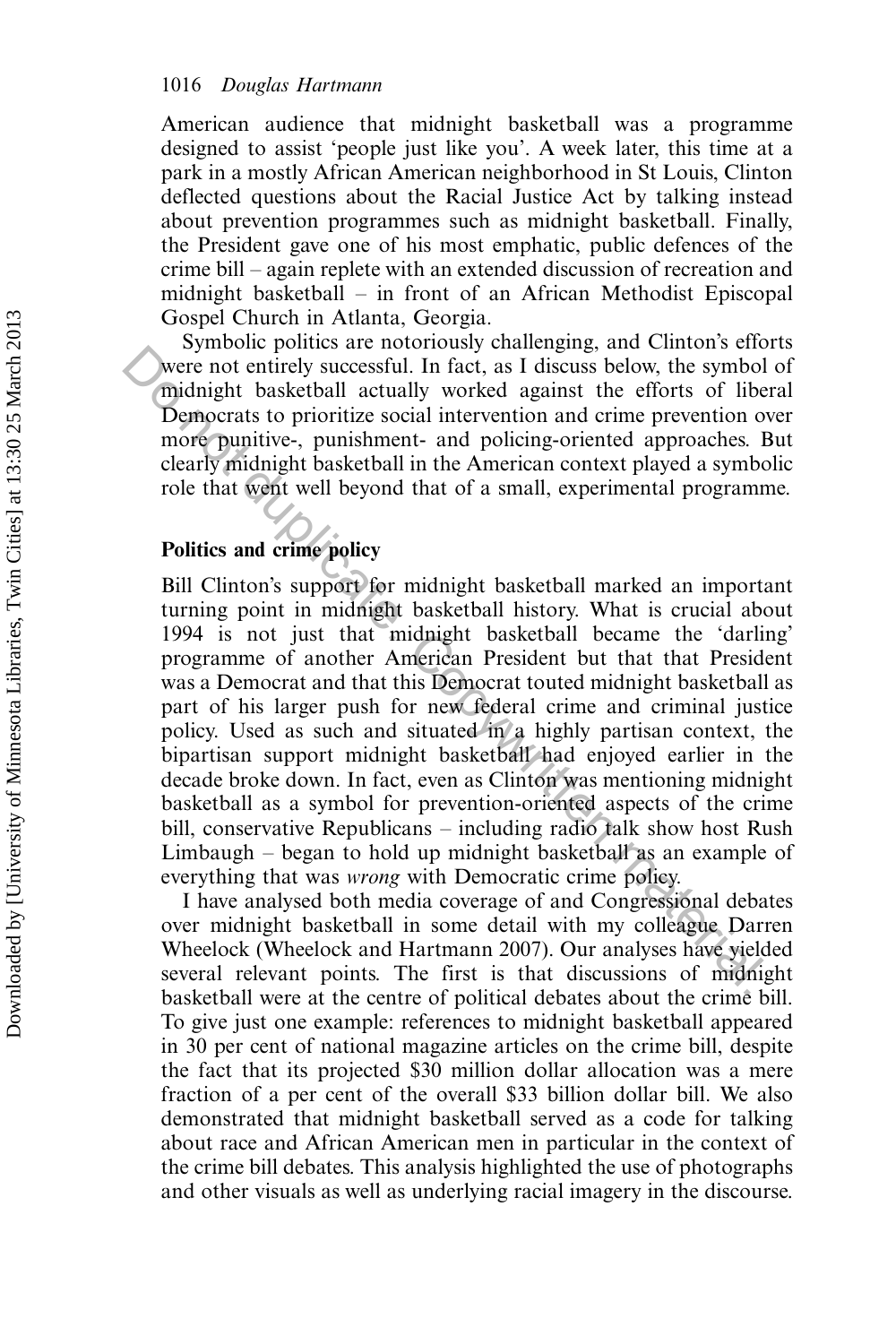We also found that a number of other sports-based prevention programmes (such as Olympic training centres and after-school activity programmes) were included in the bill and actually more expensive than the midnight basketball initiative that received the bulk of the public scrutiny.

Using systematic content analyses of the Congressional debates, we further examined how racially coded midnight basketball references functioned in these political contexts. On the quantitative side, we found that when midnight basketball appeared in media coverage and commentary, it was associated with three distinctive patterns in the framing of federal criminal justice policy. First, it allowed racial images and threats to be more explicit and concrete. Second, pieces that included references to midnight basketball exhibited heightened fears of crime and more threatening portrayals of criminals and would-be criminals than others. Third, when midnight basketball appeared, the more liberal, prevention-oriented aspects of the bill tended to receive more criticism. Qualitative analyses of both the media coverage and political speeches themselves not only confirmed these findings, they helped us ascertain how these effects were achieved. On the one hand, critics of the crime bill seized on cultural stereotypes about sport as frivolous, trivial and unimportant to denigrate prevention-oriented approaches to criminal justice; literally, they used midnight basketball to poke fun at prevention. On the other hand, as soon as conservative attacks on midnight basketball took hold, Democrats were put in the position of either having to acknowledge the racial underpinnings of their rhetoric and policy (something quite taboo in American politics  $-$  indeed, why the racially coded midnight basketball was embraced in the first place)  $-$  or soften all of their claims about what made the leagues (and prevention more generally) so innovative and potentially effective. It was an incredibly difficult and ultimately untenable position. mmentary, it was associated with three distinctive patterns in the manigo of federal criminal justice policy. First, it allowed racial anges and threast to be more explicit and concrete. Second, pieces at included referenc

The final result of all this on criminal justice policy was significant. By the time the crime bill was passed in autumn 1994, \$3 billion dollars worth of programming, almost all of it prevention-oriented, had been eliminated. In other words, debates about this small, experimental sports-based programme had a clear and decisive impact on the federal legislation that still governs American criminal justice policy now, a criminal justice regime that is among the most racially biased and punitive in the industrialized world today. It is only one case, to be sure, but one that clearly illustrates the political impact that racially coded sports phenomena can have.<sup>6</sup>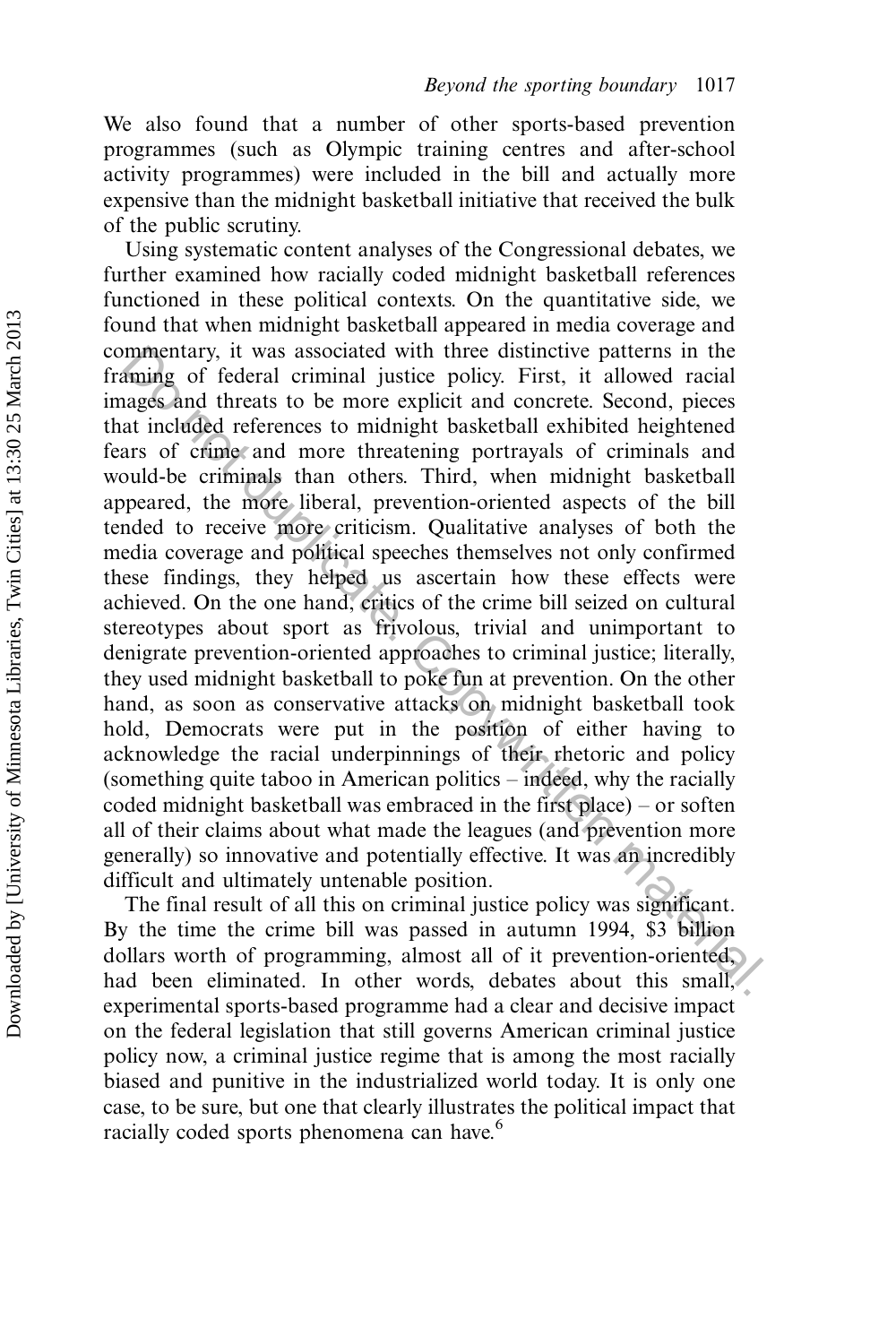#### Conclusion

In recent years a number of sophisticated studies have conducted case studies of sport as a microcosm of contemporary racial dynamics. These works have been inspirational for scholars of sport, and have further shown how sport can be utilized to better understand the complexities of race in the contemporary era. But, for a variety of reasons, they have not broken out of the sport studies ghetto to compel mainstream race scholars to recognize the power of sport as a racemaking force in the contemporary world. It is the project of breaking out of the usual sporting boundary that I have tried to jump-start in this paper, drawing upon my research into the politics surrounding midnight basketball in the USA. Specifically, I have tried to show the powerful, independent role that late night basketball programmes (and discussions about them) played in various social developments and political processes specifically, in terms of inspiring programmatic innovations, legitimating neoliberal urban transformations, and shaping American criminal justice policy itself. What is at stake in such a project, I believe, is not just an appreciation of the dynamics of race as they operate in sport; it is also an understanding of the complexity, centrality and staying power of race and racism broadly in the contemporary world.

In terms of advancing general race scholarship, work on sport and race has several broad implications. One involves re-emphasizing the importance of popular practices and the mass media as sites for the construction of contemporary racial formations, and encouraging case studies and comparative work that puts these institutional domains on par with the more usual social scientific studies of social policies, discrimination practices, work on racial attitudes and identities, and the like. This is not a new insight. In the 1990s, inspired by the work of Stuart Hall, scholars such as George Lipsitz (1990), Tricia Rose (1994) and Herman Gray (2004) began to stake out this terrain and it became a force in cultural studies and humanities circles. Perhaps the study of sport could reignite this project in the social sciences. The race-based study of sport and popular culture has the additional and more specific capacity of contributing to a more sophisticated understanding of the subtle and multi-vocal nature of racial formations in the contemporary neoliberal, post-colonial world. I am thinking here of how racial images and ideologies and racism itself are not only rooted in bias, fear and the desire to dominate and control, but also motivated by interests and forces that appear to be far more positive and progressive: sites of celebration, voyeuristic identification and fascination. There is perhaps no aspect of race theory where mainstream social science has more to gain from an engagement with critical, culturally oriented analyses, and where the study of sport out of the usual sporting boundary that I have tried to jump-start<br>this paper, drawing upon my research into the politics surround<br>midnight basketball in the USA. Specifically, I have tried to show<br>powerful, independent ro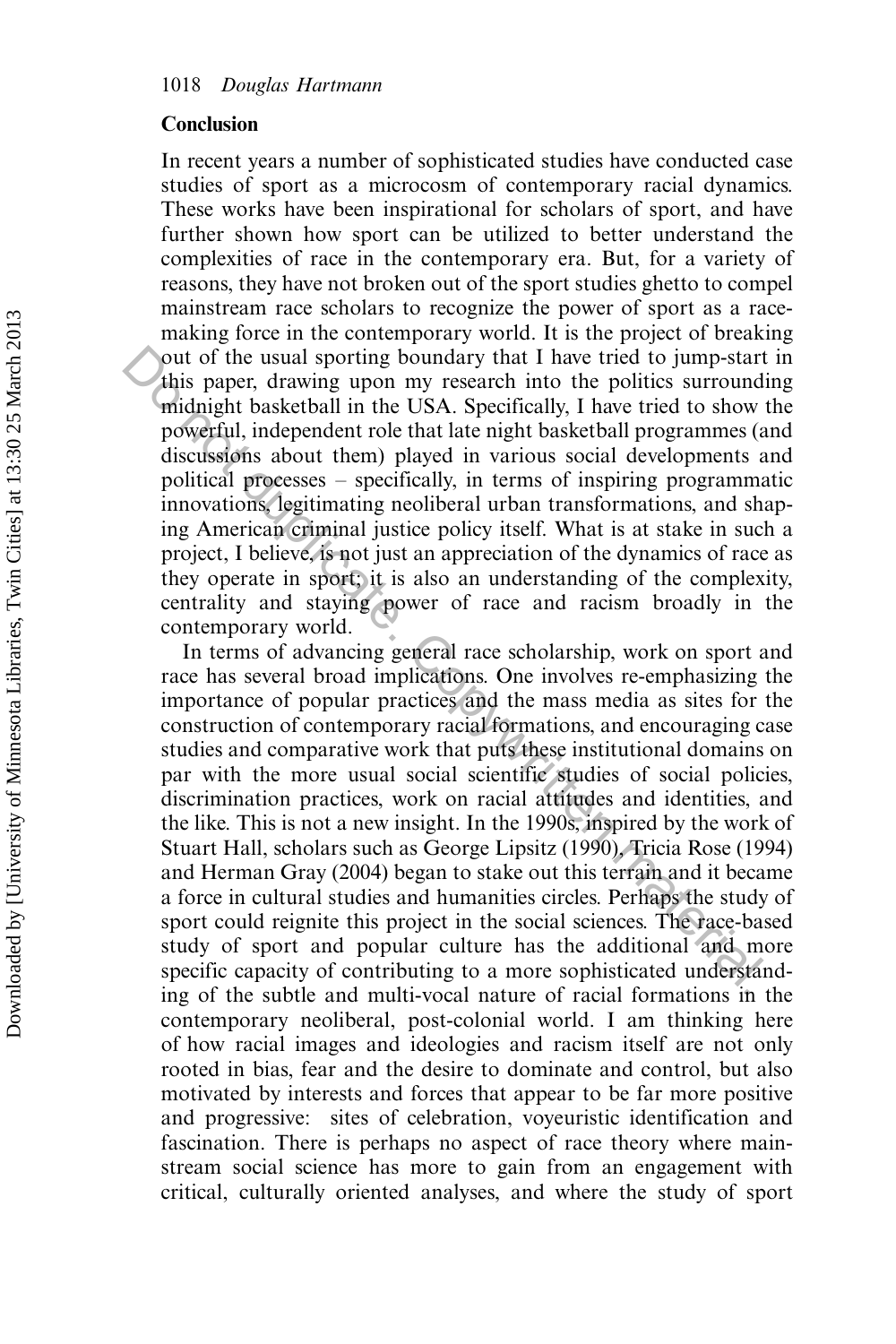presents an empirical object to facilitate meaningful multi-method, cross-disciplinary fertilization.

In drawing out these broader potentials, what is perhaps most revealing is how race and culture really operate together. In the 1970s, the American anthropologist Clifford Geertz introduced a concept he called 'deep play'. Geertz borrowed the phrase from classical utilitarian theorist Jeremy Bentham who defined it as 'play in which the stakes are so high that it is irrational for men to engage in it at all' (quoted in Geertz 1973, p. 432). For Geertz, however, such play is intriguing and revealing precisely because of this fact. Geertz (1973), p. 443) wrote: 'Such play is less a measure of utility ... than it is a symbol of moral import perceived or imposed.' It 'renders ordinary, everyday experience comprehensible' (p.  $433$ ) – and, I might add, achieves its effects even or especially when no one thinks anything is going on. Geertz's descriptions have guided at least a generation of popular culture and sport scholars. In my view, the insights of the deep play concept can be usefully applied to the complexity and challenge of grappling with race in contemporary culture. Like many otherwise disavowed popular pursuits, race is both hyper-visible and invisible, everywhere around us and yet nowhere to be seen. Thus, the paradox of deep play feeds into the problems of race in contemporary culture how the dynamics of race and racism are often perpetuated even when nothing else seems to be going on and even when we try to embrace racial fairness and justice. Much as Ben Carrington (2010) recently argued with respect to modernity, sport is a powerful place for the ongoing production of race precisely because many of its multifaceted dynamics are clearly on display, and yet so many people fail to even see or apprehend what is right in front of their eyes. There is clearly a role for social analysts to play in such contexts  $-$  but only if we realize the import of what is going on in front of us. Figure and revealing plents of mathematic increase of missing and eventually plent and the sample mathematic in the sample more different increase comprehensible (p. 433) – and, I might add, achieves its percieve comprehe

#### Notes

Of particular interest for readers of Ethnic and Racial Studies, Bourdieu used a parable about African American athletes in prestigious American universities in the early 1970s to make this point. Despite their seeming public prominence and importance, Bourdieu (1988) explained, these student-athletes found themselves in 'golden ghettos' of isolation where conservatives were reluctant to talk with them because they were black, while liberals were hesitant to converse with them because they were athletes. So, too, according to Bourdieu, for sport sociology: how, on the one hand, sport is not taken seriously by the intellectuals and researchers best trained to analyse and dissect it; and how, on the other hand, those most likely to take sport seriously as a social force, tend to lack the skills and critical orientation necessary to really make proper sense of its social structure and power.

2. I see myself and my own work as part of this problem as well. In previous contributions to this journal, for example, I have tried to use the case of the 1968 African American Olympic protest movement to illustrate the importance of sport as a site for racial resistance (Hartmann 1996) and have analysed C. L. R. James's masterpiece Beyond a Boundary to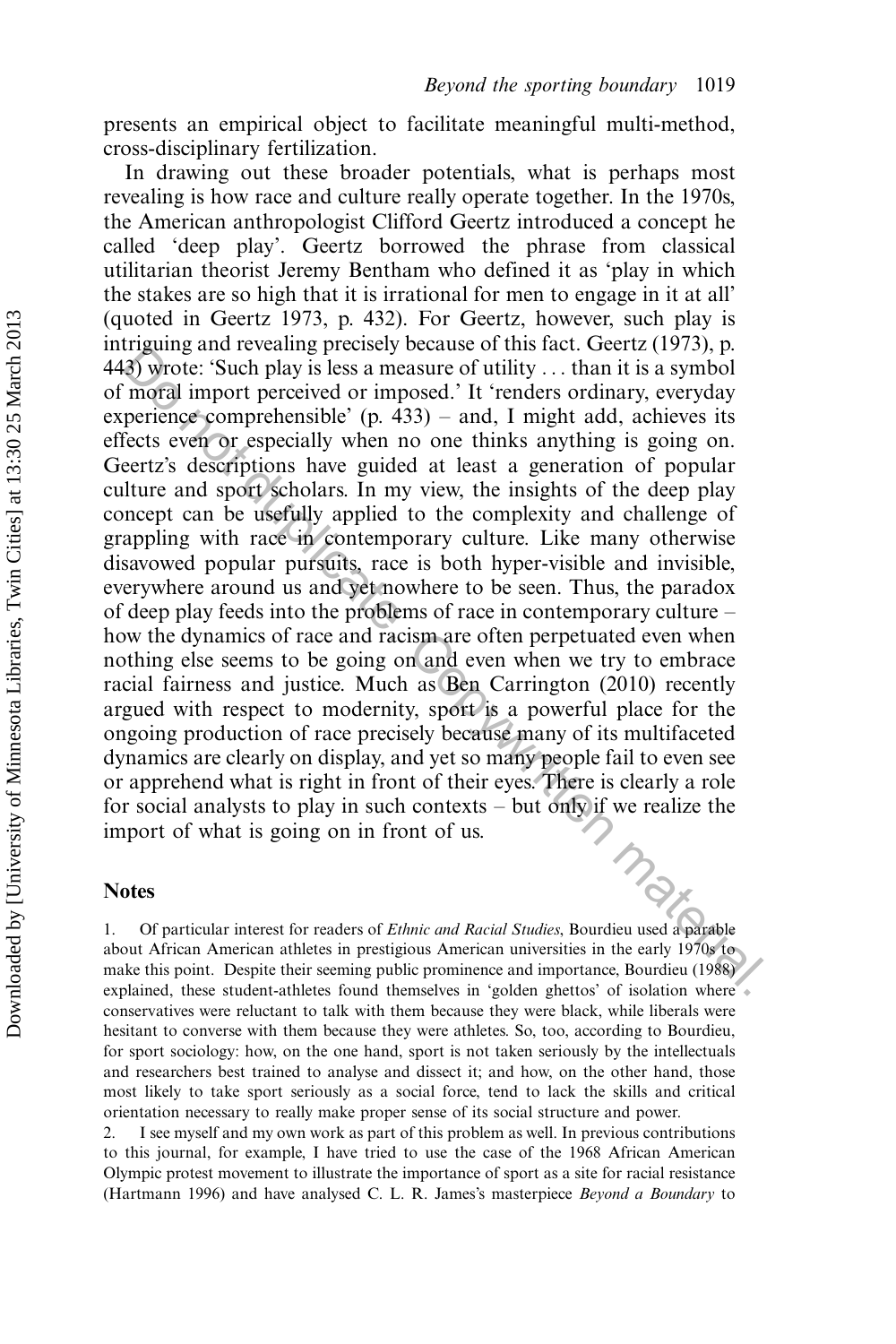#### 1020 Douglas Hartmann

explicate a more theoretically sophisticated understanding of the relations between sport and race in the contemporary world (Hartmann 2003b). Much to my chagrin, these articles appear to have had broader impact and visibility among sport scholars than in race and ethnic scholarship.

3. Given the international readership of this journal, let me make clear that the theoretical points about racial images, ideologies and political impacts developed herein are intended to have general applicability and use. I should also add that even some of the most specific points about crime, social intervention and risk prevention should have fairly direct parallels in other countries and contexts. I say this for two main reasons: (1) because of the recent proliferation of 'development' in international sporting circles, especially for underprivileged and at-risk populations (cf. Coalter 2010; Darnell 2010); and (2) because midnight basketball itself was imported and adapted by countries including Australia, Germany, Great Britain and Switzerland in the decade following its initial emergence in the USA (Hartmann and Tang unpublished).

4. The basic background information on midnight basketball is drawn from my archival research, interviews and oral histories, and my own previous writings (Hartmann 2001) as well as Carter (1998). The Matter and adeptote of the transformation of the reality of the Hilap matter and Switzerland in the decade following its initial energence in the USA (Hartmann Than Than underly the basic background information on midn

5. For the parallel 'rational recreation' movement in Victorian Britain, see Holt (1989), pp. 136-48).

6. For a more optimistic, programme-level analysis of the (mostly) symbolic impacts of midnight basketball on crime policy and prevention, see Hartmann and Depro (2006).

#### References

ANDREWS, DAVID L. 1996 'The fact(s) of Michael Jordan's blackness: excavating a floating racial signifier', Sociology of Sport Journal, vol. 13, no. 2, pp. 125–58

ANDREWS, DAVID L. and SILK, MICHAEL L. 2010 'Basketball's ghettocentric logic', American Behavioral Scientist, vol. 53, no. 11, pp. 1626-44

ANDREWS, VERNON L. 1998 'African American player codes on celebration, taunting, and sportsmanlike conduct', in Sailes Gary (ed.), African Americans in Sport, New Brunswick, NJ: Transaction Press, pp. 145-80

BECKETT, KATHERINE and WESTERN, BRUCE 2001 'Governing social marginality: welfare, incarceration, and the transformation of state policy', Punishment & Society, vol. 3, no. 1, pp. 43-59

BENEDICT, JEFFREY 1997 Public Heroes, Private Felons: Athletes and Crimes against Women, Boston, MA: Northeastern University Press

BOURDIEU, PIERRE 1988 'Program for a sociology of sport', Sociology of Sport Journal, vol. 5, pp. 153-61

BOYD, TODD 2003 Young, Black, Rich, and Famous: The Rise of the NBA, the Hip Hop Invasion, and the Transformation of American Culture, New York: Doubleday

BRENNER, NEIL And THEODORE, NIK (eds) 2002 Spaces of Neoliberalism: Urban Restructuring in North America and Western Europe, Malden: Blackwell Publishers

CARRINGTON, BEN 2010 Race, Sport and Politics: The Sporting Black Diaspora, London: SAGE

CARRINGTON, BEN and MCDONALD, IAN 2008 'The politics of ''race'' and sport policy in the United Kingdom', in Houlihan Barrie (ed.), Sport and Society, 2nd edn, London: SAGE, pp. 230-54

CARTER, VIVIAN L. 1998 'From the neighborhood to the nation: the social history of midnight basketball', PhD Dissertation, Department of Sociology, University of Oklahoma, Norman, USA

CASHMORE, ELLIS 2005 Tyson: Nurture of the Beast, Cambridge: Polity Press

CAVALLO, DOMINICK 1981 Muscle and Morals: Organized Playgrounds and Urban Reform, 1880-1920, Philadelphia, PA: University of Pennsylvania Press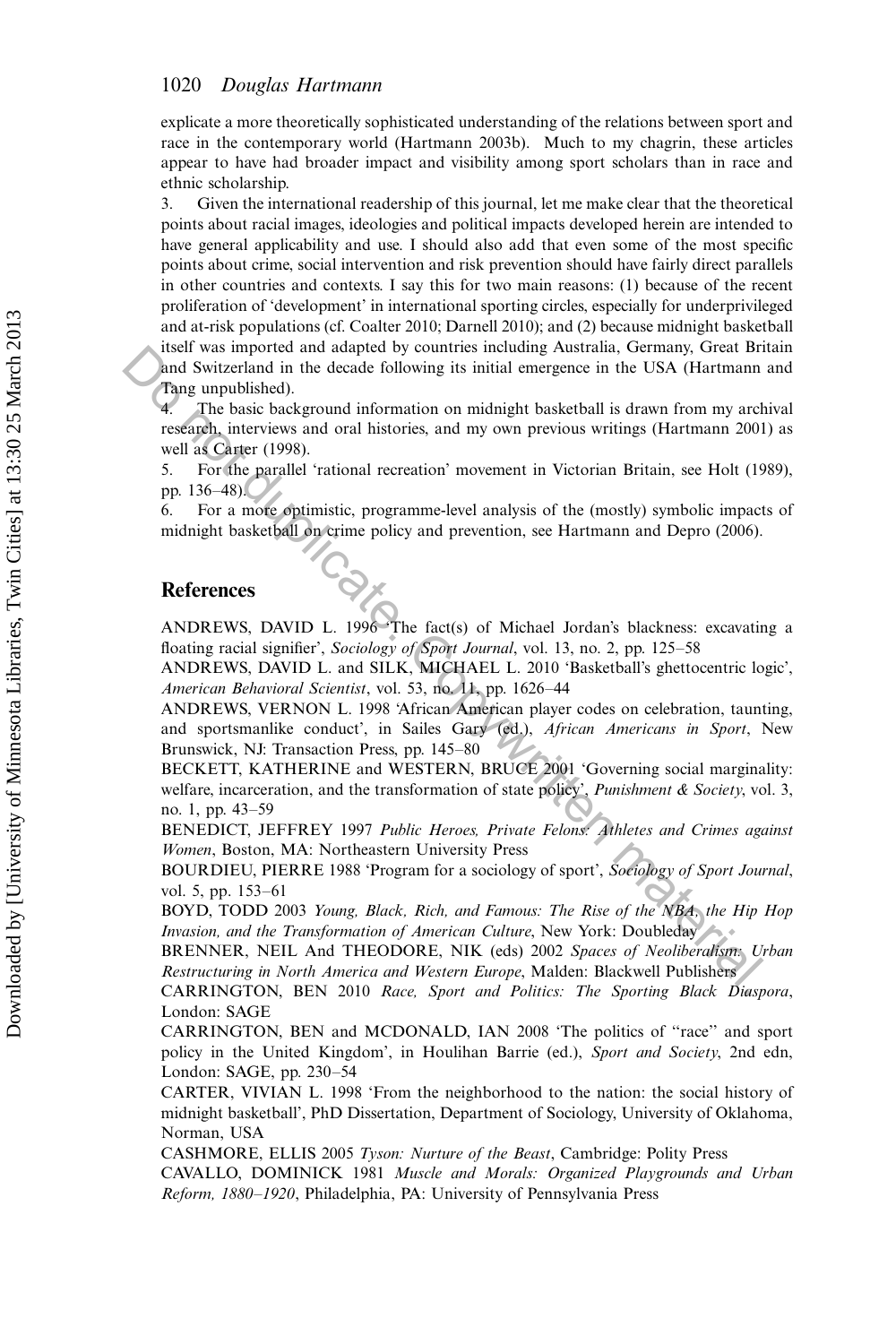COAKLEY, JAY 2002 'Using sports to control deviance and violence among youths: let's be critical and cautious', in Gatz Margaret, A. Messner Micheal and J. Ball-Rokeach Sandra (eds), Paradoxes of Youth and Sport, Albany, NY: SUNY Press, pp. 13-30

COALTER, FRED 2010 'The politics of sport-for-development: limited focus programmes and broad gauge problems? International Review of the Sociology of Sport, vol. 45, no. 3, pp. 295-314

COLE, CHERYL L. 1996 'American Jordan: P.L.A.Y., consensus, and punishment', Sociology of Sport Journal, vol. 13, no. 4, pp. 366–97

COLE, CHERYL L. and ANDREWS, DAVID 1996 'Look - it's NBA showtime! Visions of race in the popular imaginary', Cultural Studies Annual, vol. 1, no. 1, pp. 141-81

COLE, CHERYL L. and DENNY, HARRRY,III 1994 'Visualizing deviance in post-Reagan America: Magic Johnson, AIDS, and the promiscuous world of professional sport', Critical Sociology, vol. 20, no. 3, pp. 123-47

COLE, CHERYL L. and KING, SAMANTHA 1998 'Representing black masculinity and urban possibilities: racism, realism, and hoop dreams', in Rail Genevieve (ed.), Sport and Postmodern Times, Albany, NY: SUNY Press, pp. 49-86

DARNELL, SIMON C. 2010 'Power, politics, and ''sport for development and peace'': investigating the utility of sport for international development', Sociology of Sport Journal, vol. 27, no. 1, pp. 54–75

GEERTZ, CLIFFORD 1973 The Interpretation of Cultures, New York: Basic Books

GOLDBERG, DAVID THEO 2008 The Threat of Race: Reflections on Racial Neoliberalism, New York: Wiley-Blackwell

GRAY, HERMAN 2004 Watching Race: Television and the Struggle for Blackness, Minneapolis, MN: University of Minnesota Press

HARGREAVES, JOHN 1986 Sport, Power and Culture, Cambridge: Polity Press

HARTMANN, DOUGLAS 1996 'The politics of race and sport: resistance and domination in the 1968 African American Olympic protest movement', Ethnic and Racial Studies, vol. 19, no. 3, pp. 548–66

2000 'Golden ghettos and contested terrain: rethinking the relationships between race and sport in American culture', Sociology of Sport Journal, vol. 17, no. 3, pp. 229-53

<sup>2001</sup> 'Notes on midnight basketball and the cultural politics of recreation, race and at-risk urban youth', Journal of Sport and Social Issues, vol. 25, no. 4, pp. 339-72

- 2003a Race, Culture, and the Revolt of the Black Athlete: The 1968 African American Olympic Protests and their Aftermath, Chicago, IL: University of Chicago Press

2003b 'What can we learn from sport if we take sport seriously as a racial force? Lessons from C. L. R. James's Beyond a Boundary', Ethnic and Racial Studies, vol. 26, no. 3, pp. 451-83

HARTMANN, DOUGLAS and DEPRO, BROOKS 2006 'Rethinking sports-based community crime prevention: a preliminary analysis of the relationships between midnight basketball and urban crime rates', Journal of Sport and Social Issues, vol. 30, no. 2, pp. 180-96 Ethe RNA and the Poission Arios, and the Points. And The Points and Solidary of the September (1. Copywritten Like ( $\delta$ Bic September (1. Copywritten material based material based material based material of the Copywritte

HARTMANN, DOUGLAS And TANG, ANTHONY unpublished manuscript 'Midnight basketball goes global: the diffusion and transformation of a neo-liberal innovation', Department of Sociology, University of Minnesota, Minneapolis, USA

HARTMANN, DOUGLAS and WHEELOCK, DARREN 2002 'Sport as prevention? Minneapolis's experiment with late-night basketball', CURA [Center for Urban and Regional Affairs] Reporter, vol. 32, no. 3, pp. 13-7

HARVEY, DAVID 2005 A Brief History of Neoliberalism, London: Oxford University Press HOLT, R.ICHARD 1989 Sport and the British: A Modern History, London: Oxford University Press

HUGHES, GLYN 2004 'Managing black guys: representation, corporate culture, and the NBA', Sociology of Sport Journal, vol. 21, no. 2, pp. 163-84

KING, C. RICHARD, LEONARD, DAVID J. and KUSZ, KYLE W. 2007 'White power and sport', Journal of Sport and Social Issues, vol. 31, no. 1, pp. 3-10